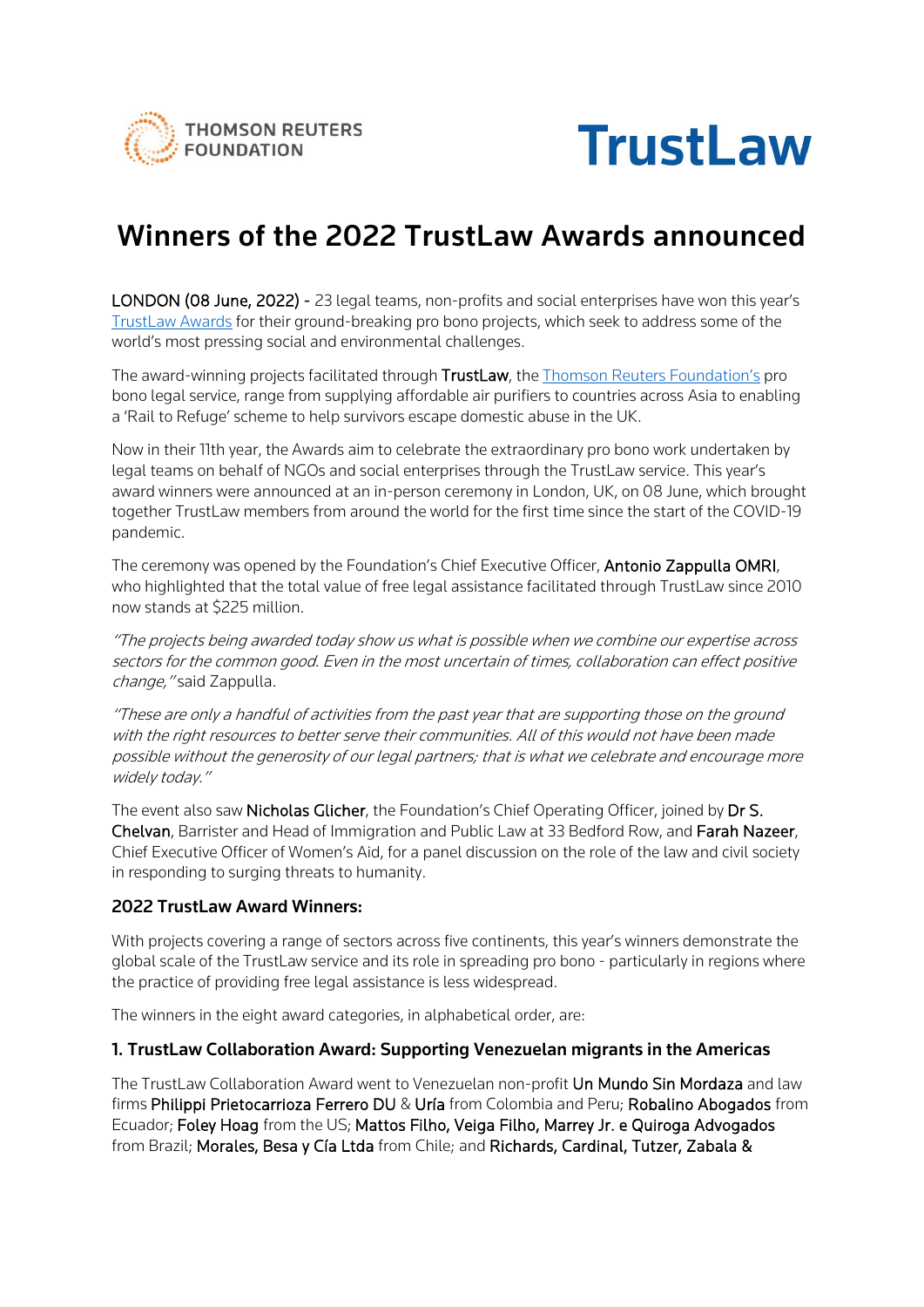**Zaefferer** from Argentina, for developing a legal quide that summarises laws and regulations applicable to Venezuelan migrants, refugees and asylum-seekers in seven host countries.

The collaboration resulted in an easy-to-use tool, designed to help Venezuelans who are forced to flee their country better navigate the challenges they could face. The exponential reach of this vital work was quickly demonstrated: in just one month after the launch of the guide, Un Mundo sin Mordaza had already assisted more than 4,500 Venezuelans in need.

# 2. TrustLaw COVID-19 Response Award: Helping survivors escape abuse in the UK

Women's Aid and law firm Milbank received the TrustLaw COVID-19 Response Award for spearheading efforts to formalise a 'Rail to Refuge' scheme in the UK, which provided survivors of domestic abuse free train travel to a safe place at a recognised refuge during the COVID-19 pandemic.

As of December 2021, the scheme has enabled around 2,000 people - predominantly women, as well as 500 children - to escape domestic violence.

# 3. TrustLaw Impact Award: Protecting journalists during protests in the US

The Committee to Protect Journalists (CPJ), a US-based non-profit, and law firm Allen & Overy, won the TrustLaw Impact Award for developing a ['Know Your Rights'](https://www.trust.org/i/?id=9d2fc699-5169-44c5-b83b-ef1495468379) guide for journalists covering protests in the US.

The guide filled a gap in the safety information available to journalists in the US and has been shared by CPJ with journalists and newsrooms ahead of several planned protests following the summer of 2020. It has been read more than 1,000 times on CPJ's website and continues to be circulated amongst media professionals, including by the White House Correspondents' Association, Online SOS, and US Press Freedom Tracker.

## 4. TrustLaw Powered by Pro Bono Award: Improving access to affordable air purifiers in Asia

Smart Air, a social enterprise based in China, and law firms Gibson Dunn & Crutcher; White & Case; Latham & Watkins; DLA Piper; Baker Botts; Weerawong, Chinnavat & Partners Ltd; and SyCip Salazar Hernandez & Gatmaitan won the TrustLaw Powered by Pro Bono Award for helping Smart Air expand its operations and provide its affordable air purifiers across six countries in Asia.

## 5. TrustLaw International Law Firm of the Year: Eversheds Sutherland

The TrustLaw International Law Firm of the Year Award was given to Eversheds Sutherland for providing free legal assistance on a large number of advisory projects, including providing webinar sessions to non-profits and social enterprises in Europe and the US through TrustLaw in 2021.

## 6. TrustLaw Regional Law Firm of the Year Award

The TrustLaw Regional Law Firm of the Year Award was presented to **Bowmans** for its pro bono legal assistance on various advisory and research projects in Africa through TrustLaw between 2020 and 2021.

## 7. TrustLaw In-house Legal Team of the Year Award: DXC Technology

DXC Technology, a US-based information technology services and consulting company, was announced the winner of the TrustLaw In-House Legal Team of the Year Award. It offered pro bono expertise on a range of projects, including those related to intellectual property and trademark, to Europe and US-based NGOs and social enterprises.